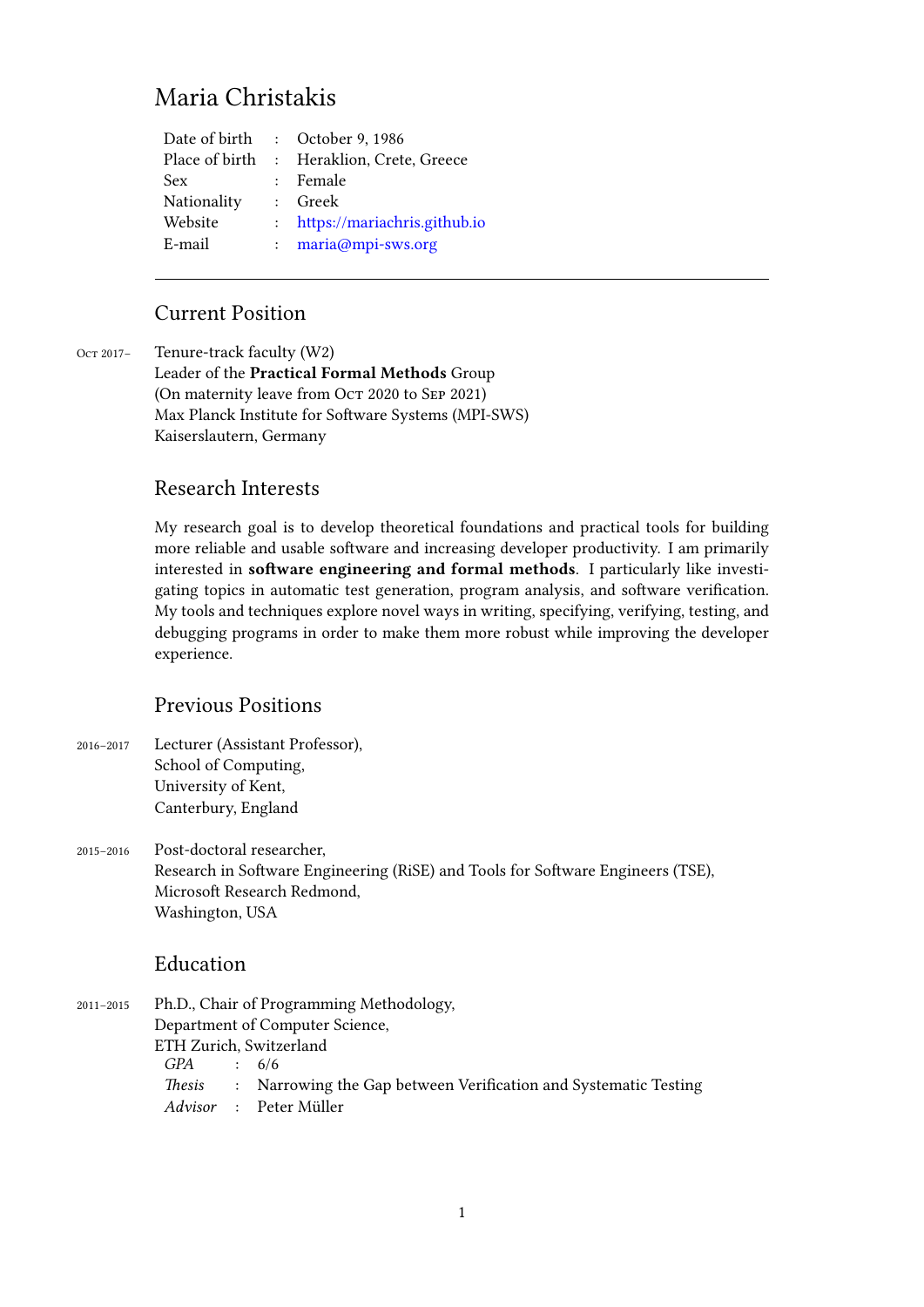| 2009-2011 | Research assistantship in Computer Science (Completion of Ph.D. courses)<br>Department of Electrical and Computer Engineering,<br>National Technical University of Athens, Greece<br>GPA :<br>9.83/10<br>Advisor : Konstantinos Sagonas                                                                                                        |
|-----------|------------------------------------------------------------------------------------------------------------------------------------------------------------------------------------------------------------------------------------------------------------------------------------------------------------------------------------------------|
| 2003-2009 | Diploma,<br>Department of Electrical and Computer Engineering,<br>National Technical University of Athens, Greece<br>8.58/10 (upper 9%)<br>GPA<br>$\ddot{\phantom{a}}$<br>Major<br>: Computer Science<br>Thesis : Race Condition Detection in Concurrent Erlang Applications<br><b>Using Static Analysis</b><br>Advisor : Konstantinos Sagonas |
|           | <b>Awards and Distinctions</b>                                                                                                                                                                                                                                                                                                                 |
| 2022      | Google Research Scholar Award for conducting research on<br>"Metamorphic Specification and Testing of Machine-Learning Models" (60,000 USD)                                                                                                                                                                                                    |
| 2021      | <b>ICSE Distinguished Reviewer Award</b>                                                                                                                                                                                                                                                                                                       |
| 2020      | Scientific Member of IFIP Working Group 2.4 Software Implementation Technology                                                                                                                                                                                                                                                                 |
| 2019      | <b>ASE Distinguished Reviewer Award</b>                                                                                                                                                                                                                                                                                                        |
| 2017      | Facebook Faculty Research Award for significant research contributions in the area<br>of Program Analysis (30,000 USD)                                                                                                                                                                                                                         |
| 2017      | EAPLS Best PhD Dissertation 2015 for the most original and influential doctoral thesis<br>in the area of Programming Languages and Systems, which was published in 2015 at a<br>European academic institute                                                                                                                                    |
| 2016      | Distinguished Paper at ICSE'16 for<br>"Guiding Dynamic Symbolic Execution Toward Unverified Program Executions",<br>which is also listed as a notable item in ACM's 21st Annual Best of Computing                                                                                                                                              |
| 2016      | Nomination for the GI Dissertation Prize by the Department of Computer Science<br>at ETH Zurich, Switzerland, which is awarded to an outstanding dissertation in Computer<br>Science in Austria, Germany, and Switzerland                                                                                                                      |
| 2016      | <b>ETH Medal</b> for an outstanding doctoral thesis and financial sum (2,000 CHF)                                                                                                                                                                                                                                                              |
| 2016      | <b>Empirikion Scholarship</b> for doctoral thesis (5,000 EUR)                                                                                                                                                                                                                                                                                  |
| 2015      | <b>Google Anita Borg Finalist</b>                                                                                                                                                                                                                                                                                                              |
| 2015      | <b>Invitation from VMCAI'15</b> to submit an extended version of<br>"An Experimental Evaluation of Deliberate Unsoundness in a Static Program Analyzer"<br>to the Computer Languages, Systems $\mathcal O$ Structures journal                                                                                                                  |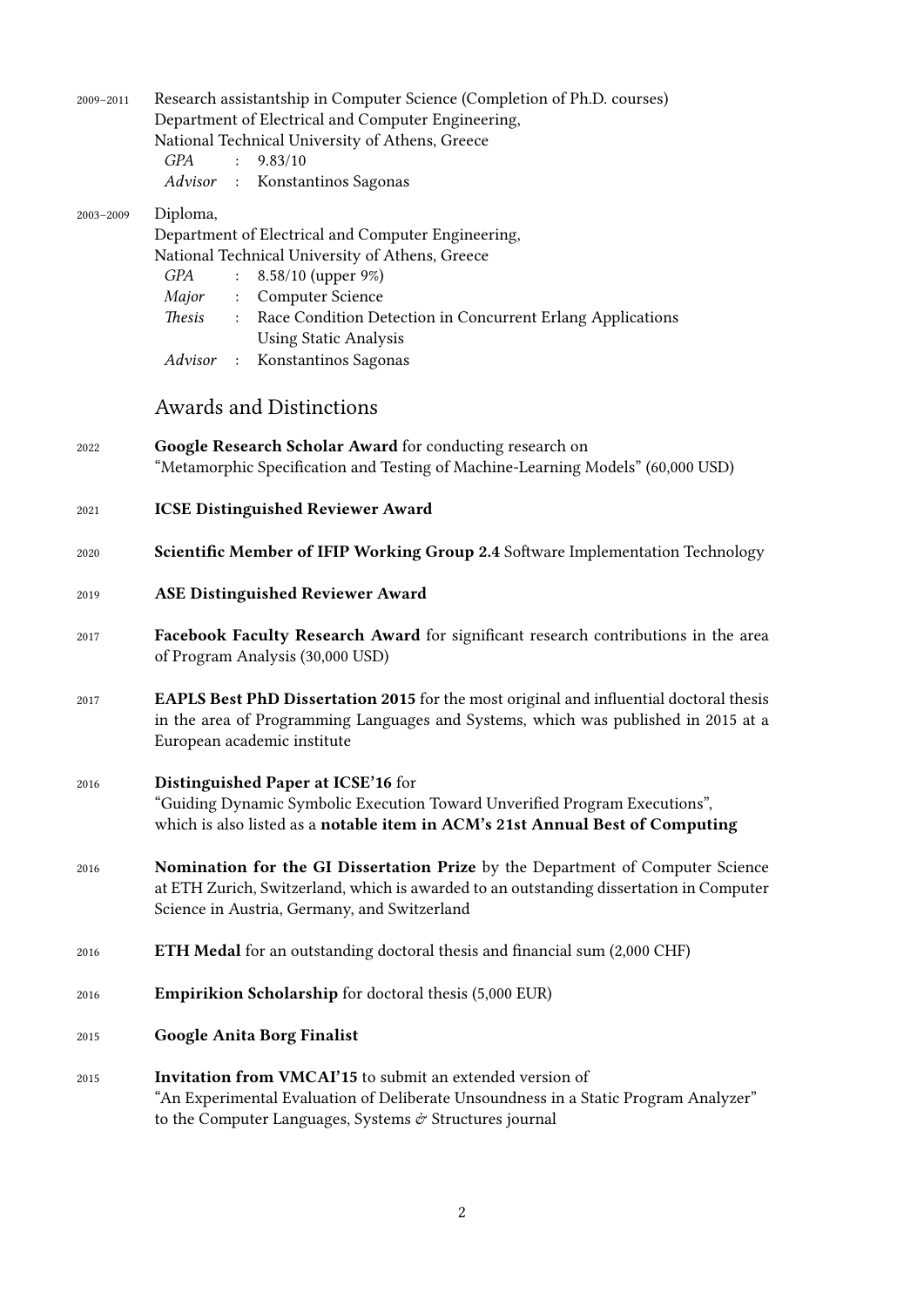| <b>Google Anita Borg Finalist</b><br>2013<br>Travel grant for attending Summer School Marktoberdorf, Germany<br>2011<br><b>Empirikion Scholarship</b> for research (5,000 EUR)<br>2010<br>2009<br>one of the best 200 research papers among all departments<br>of the National Technical University of Athens, Greece<br>Distinction for the best diploma thesis<br>2009<br>in the Department of Electrical and Computer Engineering<br>of the National Technical University of Athens, Greece<br><b>Research Grants</b><br>DFG Transregional Collaborative Research Center<br>2018<br>on "Foundations of Perspicuous Software Systems"<br>(no: 389792660-TRR 248, start: Jan 1, 2019, role: principal investigator,<br>amount: 11,309,800 EUR for the first phase from 2019 to 2022)<br><b>International Academic Visitor research grant (1,000 GBP)</b><br>2017<br>University of Kent, England<br><b>Faculty of Sciences</b> research grant (500 GBP)<br>2017<br>University of Kent, England<br><b>Conference Papers</b> | 2014 | Invitation from SEFM'14 to submit an extended version of<br>"Synthesizing Parameterized Unit Tests to Detect Object Invariant Violations"<br>to the Formal Aspects of Computing journal |
|----------------------------------------------------------------------------------------------------------------------------------------------------------------------------------------------------------------------------------------------------------------------------------------------------------------------------------------------------------------------------------------------------------------------------------------------------------------------------------------------------------------------------------------------------------------------------------------------------------------------------------------------------------------------------------------------------------------------------------------------------------------------------------------------------------------------------------------------------------------------------------------------------------------------------------------------------------------------------------------------------------------------------|------|-----------------------------------------------------------------------------------------------------------------------------------------------------------------------------------------|
|                                                                                                                                                                                                                                                                                                                                                                                                                                                                                                                                                                                                                                                                                                                                                                                                                                                                                                                                                                                                                            |      |                                                                                                                                                                                         |
|                                                                                                                                                                                                                                                                                                                                                                                                                                                                                                                                                                                                                                                                                                                                                                                                                                                                                                                                                                                                                            |      |                                                                                                                                                                                         |
|                                                                                                                                                                                                                                                                                                                                                                                                                                                                                                                                                                                                                                                                                                                                                                                                                                                                                                                                                                                                                            |      |                                                                                                                                                                                         |
|                                                                                                                                                                                                                                                                                                                                                                                                                                                                                                                                                                                                                                                                                                                                                                                                                                                                                                                                                                                                                            |      | Thomaideio Award for publishing "Static Detection of Race Conditions in Erlang",                                                                                                        |
|                                                                                                                                                                                                                                                                                                                                                                                                                                                                                                                                                                                                                                                                                                                                                                                                                                                                                                                                                                                                                            |      |                                                                                                                                                                                         |
|                                                                                                                                                                                                                                                                                                                                                                                                                                                                                                                                                                                                                                                                                                                                                                                                                                                                                                                                                                                                                            |      |                                                                                                                                                                                         |
|                                                                                                                                                                                                                                                                                                                                                                                                                                                                                                                                                                                                                                                                                                                                                                                                                                                                                                                                                                                                                            |      | Saarland University, Dresden University of Technology, MPI-INF, MPI-SWS, Germany                                                                                                        |
|                                                                                                                                                                                                                                                                                                                                                                                                                                                                                                                                                                                                                                                                                                                                                                                                                                                                                                                                                                                                                            |      |                                                                                                                                                                                         |
|                                                                                                                                                                                                                                                                                                                                                                                                                                                                                                                                                                                                                                                                                                                                                                                                                                                                                                                                                                                                                            |      |                                                                                                                                                                                         |
|                                                                                                                                                                                                                                                                                                                                                                                                                                                                                                                                                                                                                                                                                                                                                                                                                                                                                                                                                                                                                            |      |                                                                                                                                                                                         |

- 1. Hasan Ferit Eniser, Timo P. Gros, Valentin Wüstholz, Jörg Hoffmann and Maria Christakis. **Metamorphic Relations via Relaxations: An Approach to Obtain Oracles for Action-Policy Testing**. In Proceedings of the 31st International Symposium on Software Testing and Analysis (**ISSTA'22**), 2022. ACM. Acceptance rate: 24.4%
- 2. Marcel Steinmetz, Daniel Fiser, Hasan Ferit Eniser, Patrick Ferber, Timo P. Gros, Philippe Heim, Daniel Höller, Xandra Schuler, Valentin Wüstholz, Maria Christakis and Jörg Hoffmann. **Debugging a Policy: Automatic Action-Policy Testing in AI Planning**. In Proceedings of the 32nd International Conference on Automated Planning and Scheduling (**ICAPS'22**), 2022. AAAI Press. Acceptance rate: 30.7%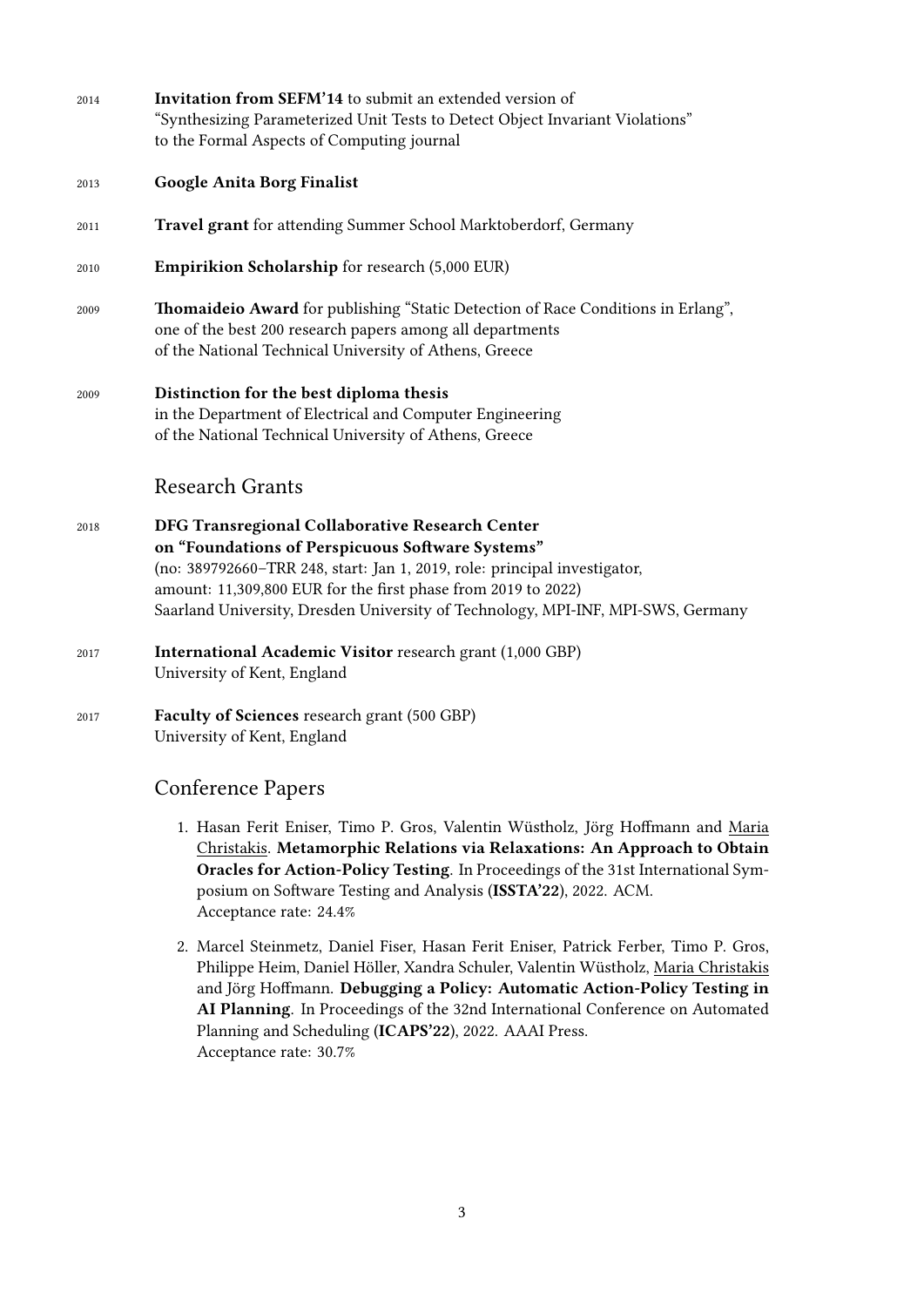3. Scott Wesley, Maria Christakis, Jorge A. Navas, Richard Trefler, Valentin Wüstholz and Arie Gurfinkel. **Verifying Solidity Smart Contracts via Communication Abstraction in SmartACE**. In Proceedings of the 23rd International Conference on Verification, Model Checking, and Abstract Interpretation (**VMCAI'22**), 2022. Springer.

Acceptance rate: 36.5%

- 4. Scott Wesley, Maria Christakis, Jorge A. Navas, Richard Trefler, Valentin Wüstholz and Arie Gurfinkel. **Compositional Verification of Smart Contracts Through Communication Abstraction**. In Proceedings of the 28th Static Analysis Symposium (**SAS'21**), 2021. Springer. Acceptance rate: 55.0%
- 5. Muhammad Numair Mansur, Maria Christakis and Valentin Wüstholz. **Metamorphic Testing of Datalog Engines**. In Proceedings of the 29th Joint European Software Engineering Conference and Symposium on the Foundations of Software Engineering (**ESEC/FSE'21**), 2021. ACM. Acceptance rate: 24.5%
- 6. Maria Christakis, Hasan Ferit Eniser, Holger Hermanns, Jörg Hoffmann, Yugesh Kothari, Jianlin Li, Jorge A. Navas and Valentin Wüstholz. **Automated Safety Verification of Programs Invoking Neural Networks**. In Proceedings of the 33rd International Conference on Computer-Aided Verification (**CAV'21**), 2021. Springer. Acceptance rate: 27.2%
- 7. Muhammad Numair Mansur, Benjamin Mariano, Maria Christakis, Jorge A. Navas and Valentin Wüstholz. **Automatically Tailoring Abstract Interpretation to Custom Usage Scenarios**. In Proceedings of the 33rd International Conference on Computer-Aided Verification (**CAV'21**), 2021. Springer. Acceptance rate: 27.2%
- 8. Debasmita Lohar, Clothilde Jeangoudoux, Joshua Sobel, Eva Darulova and Maria Christakis. **A Two-Phase Approach for Conditional Floating-Point Verification**. In Proceedings of the 27th International Conference on Tools and Algorithms for the Construction and Analysis of Systems (**TACAS'21**), 2021. Springer. Acceptance rate: 33.3%
- 9. Umair Z. Ahmed, Maria Christakis, Aleksandr Efremov, Nigel Fernandez, Ahana Ghosh, Abhik Roychoudhury and Adish Singla. **Synthesizing Tasks for Blockbased Programming**. In Proceedings of the 34th Conference on Neural Information Processing Systems (**NeurIPS'20**), 2020. Acceptance rate: 20.1%
- 10. Caterina Urban, Maria Christakis, Valentin Wüstholz and Fuyuan Zhang. **Perfectly Parallel Fairness Certification of Neural Networks**. In Proceedings of the ACM on Programming Languages (**OOPSLA'20**), 2020. ACM. Acceptance rate: 36.1%
- 11. Valentin Wüstholz and Maria Christakis. **Harvey: A Greybox Fuzzer for Smart Contracts**. In Proceedings of the 28th Joint European Software Engineering Conference and Symposium on the Foundations of Software Engineering (**ESEC/FSE'20**), 2020. ACM.

Acceptance rate: 35.8%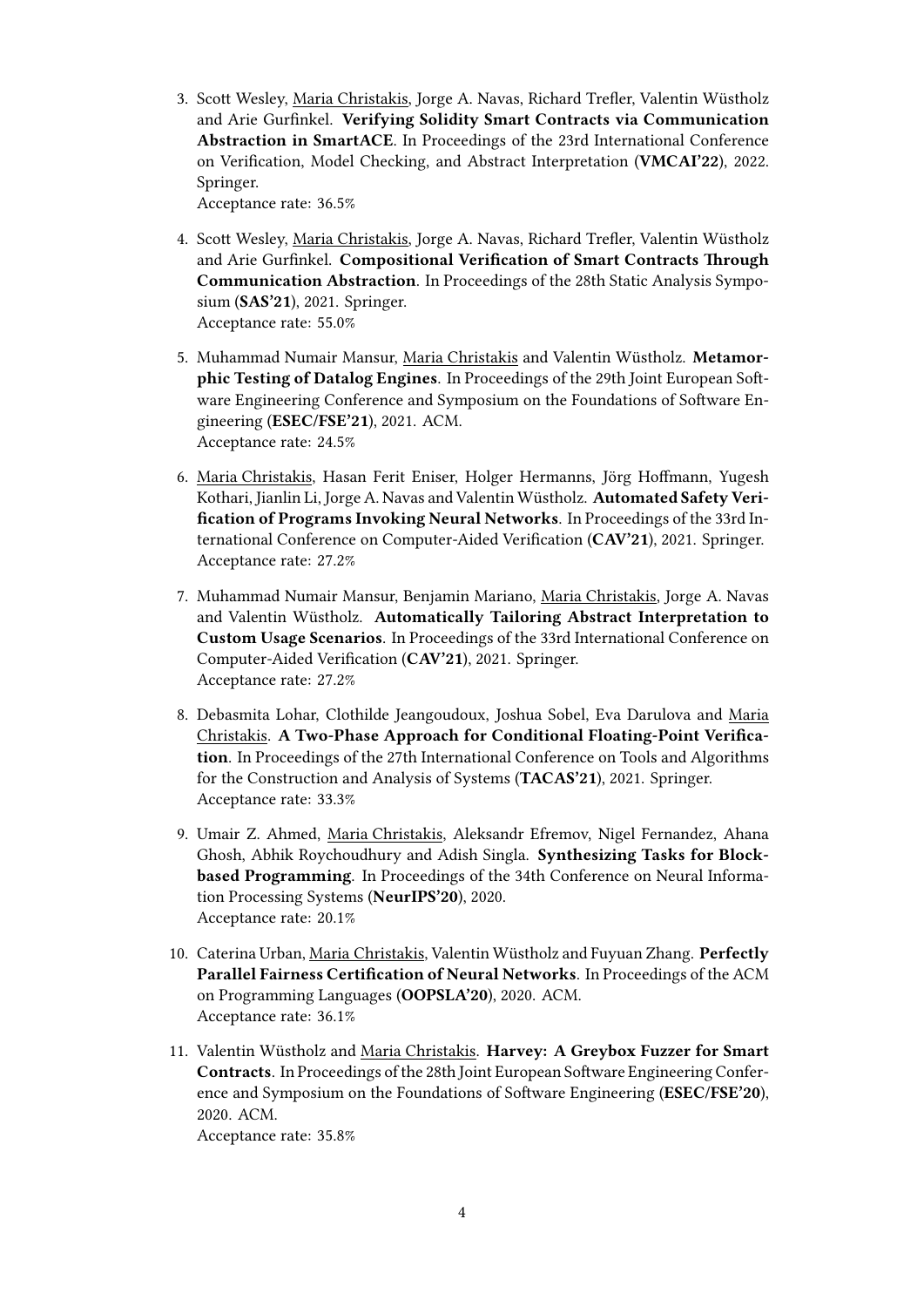12. Muhammad Numair Mansur, Maria Christakis, Valentin Wüstholz and Fuyuan Zhang. **Detecting Critical Bugs in SMT Solvers Using Blackbox Mutational Fuzzing**. In Proceedings of the 28th Joint European Software Engineering Conference and Symposium on the Foundations of Software Engineering (**ESEC/FSE'20**), 2020. ACM. Acceptance rate: 28.1%

Received the **best presentation award**.

- 13. Fuyuan Zhang, Sankalan Pal Chowdhury and Maria Christakis. **DeepSearch: A Simple and Effective Blackbox Attack for Deep Neural Networks**. In Proceedings of the 28th Joint European Software Engineering Conference and Symposium on the Foundations of Software Engineering (**ESEC/FSE'20**), 2020. ACM. Acceptance rate: 28.1%
- 14. Valentin Wüstholz and Maria Christakis. **Targeted Greybox Fuzzing with Static Lookahead Analysis**. In Proceedings of the 42nd International Conference on Software Engineering (**ICSE'20**), 2020. ACM. Acceptance rate: 20.9%
- 15. Christian Klinger, Maria Christakis and Valentin Wüstholz. **Differentially Testing Soundness and Precision of Program Analyzers**. In Proceedings of the 28th International Symposium on Software Testing and Analysis (**ISSTA'19**), 2019. ACM. Acceptance rate: 22.5%
- 16. Maria Christakis, Matthias Heizmann, Muhammad Numair Mansur, Christian Schilling and Valentin Wüstholz. **Semantic Fault Localization and Suspiciousness Ranking**. In Proceedings of the 25th International Conference on Tools and Algorithms for the Construction and Analysis of Systems (**TACAS'19**), 2019. Springer. Acceptance rate: 30.5%
- 17. Alexandra Bugariu, Valentin Wüstholz, Maria Christakis and Peter Müller. **Automatically Testing Implementations of Numerical Abstract Domains**. In Proceedings of the 33rd International Conference on Automated Software Engineering (**ASE'18**), 2018. ACM. Acceptance rate: 19.9%
- 18. Austin Henley, Kıvanc Muslu, Maria Christakis, Scott Fleming and Christian Bird. **CFar: A Tool to Increase Communication, Productivity, and ReviewQuality in Collaborative Code Reviews**. In Proceedings of the 36th International Conference on Human Factors in Computing Systems (**CHI'18**), 2018. ACM. Acceptance rate: 25.7%
- 19. Kostas Ferles, Valentin Wüstholz, Maria Christakis and Isil Dillig. **Failure-Directed Program Trimming**. In Proceedings of the Eleventh Joint European Software Engineering Conference and Symposium on the Foundations of Software Engineering (**ESEC/FSE'17**), 2017. ACM. Acceptance rate: 24.4%
- 20. Maria Christakis, Patrick Emmisberger, Patrice Godefroid and Peter Müller. **A General Framework for Dynamic Stub Injection**. In Proceedings of the 39th International Conference on Software Engineering (**ICSE'17**), 2017. ACM. Acceptance rate: 16.4%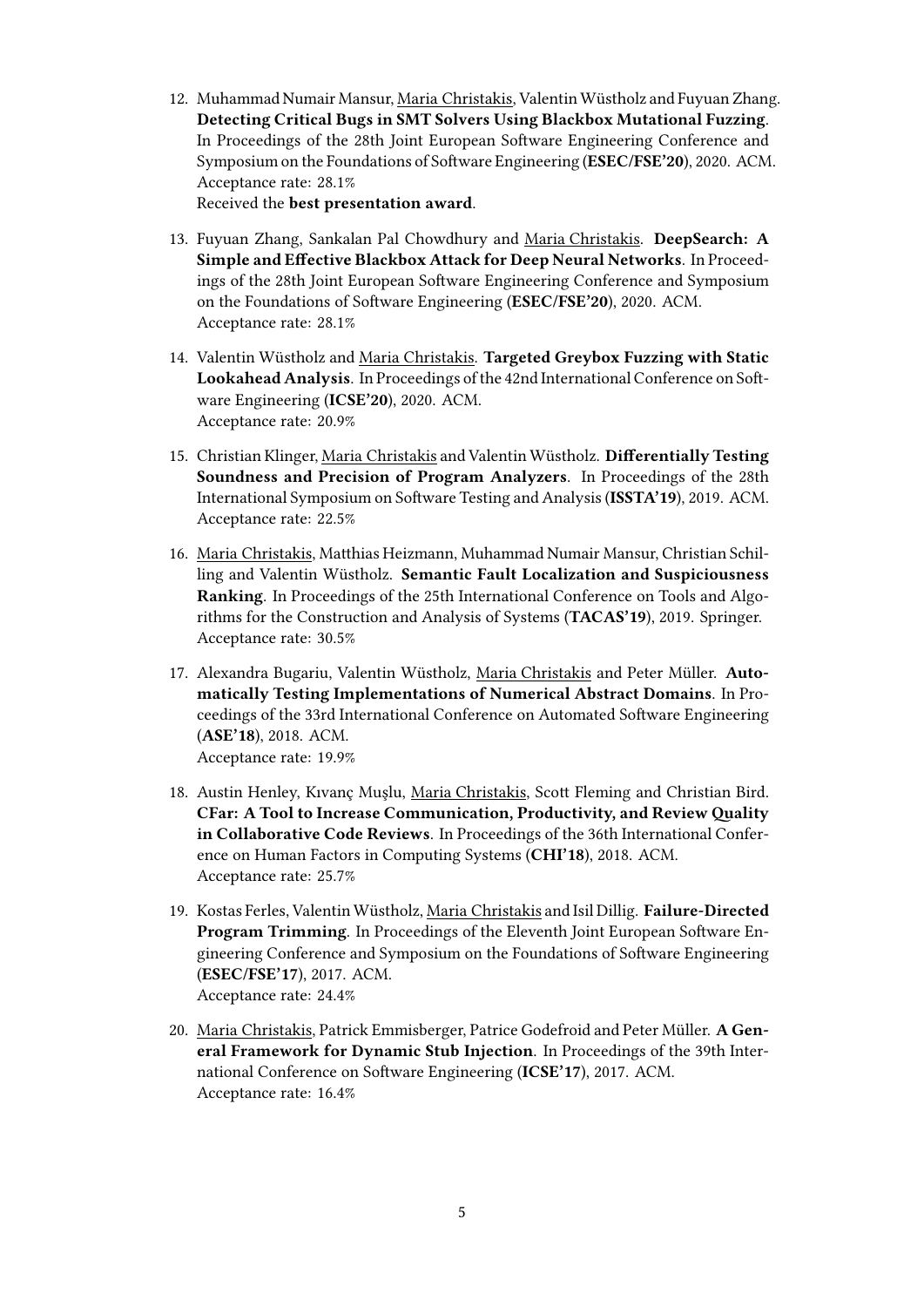- 21. Maria Christakis and Christian Bird. **What Developers Want and Need from Program Analysis: An Empirical Study**. In Proceedings of the 31st International Conference on Automated Software Engineering (**ASE'16**), 2016. ACM. Acceptance rate: 19.1%
- 22. Maria Christakis and Valentin Wüstholz. **Bounded Abstract Interpretation**. In Proceedings of the 23rd Static Analysis Symposium (**SAS'16**), 2016. Springer. Acceptance rate: 38.2%
- 23. Maria Christakis, K. Rustan M. Leino, Peter Müller and Valentin Wüstholz. **Integrated Environment for Diagnosing Verification Errors**. In Proceedings of the 22nd International Conference on Tools and Algorithms for the Construction and Analysis of Systems (**TACAS'16**), 2016. Springer. Acceptance rate: 28.7%
- 24. Maria Christakis, Peter Müller and Valentin Wüstholz. **Guiding Dynamic Symbolic Execution Toward Unverified Program Executions**. In Proceedings of the 38th International Conference on Software Engineering (**ICSE'16**), 2016. ACM. Acceptance rate: 19.1% Received a **distinguished paper award**. Listed as a **notable item in ACM's 21st Annual Best of Computing**.
- 25. Maria Christakis and Patrice Godefroid. **IC-Cut: A Compositional Search Strategy for Dynamic Test Generation**. In Proceedings of the 22nd International SPIN Symposium on Model Checking of Software (**SPIN'15**), 2015. Springer. Acceptance rate: 69.2%
- 26. Maria Christakis, Peter Müller and Valentin Wüstholz. **An Experimental Evaluation of Deliberate Unsoundness in a Static Program Analyzer**. In Proceedings of the Sixteenth International Conference on Verification, Model Checking, and Abstract Interpretation (**VMCAI'15**), 2015. Springer. Acceptance rate: 45.3% Selected for submission to the Computer Languages, Systems  $\mathcal{O}$  Structures journal.
- 27. Maria Christakis and Patrice Godefroid. **Proving Memory Safety of the ANI Windows Image Parser Using Compositional Exhaustive Testing**. In Proceedings of the Sixteenth International Conference on Verification, Model Checking, and Abstract Interpretation (**VMCAI'15**), 2015. Springer. Acceptance rate: 45.3%
- 28. Maria Christakis, Patrick Emmisberger and Peter Müller. **Dynamic Test Generation with Static Fields and Initializers**. In Proceedings of the Fourteenth International Conference on Runtime Verification (**RV'14**), 2014. Springer. Acceptance rate: 29.8%
- 29. Maria Christakis, Peter Müller and Valentin Wüstholz. **Synthesizing Parameterized Unit Tests to Detect Object Invariant Violations**. In Proceedings of the Twelfth International Conference on Software Engineering and Formal Methods (**SEFM'14**), 2014. Springer. Acceptance rate: 27.4% Selected for submission to the Formal Aspects of Computing journal.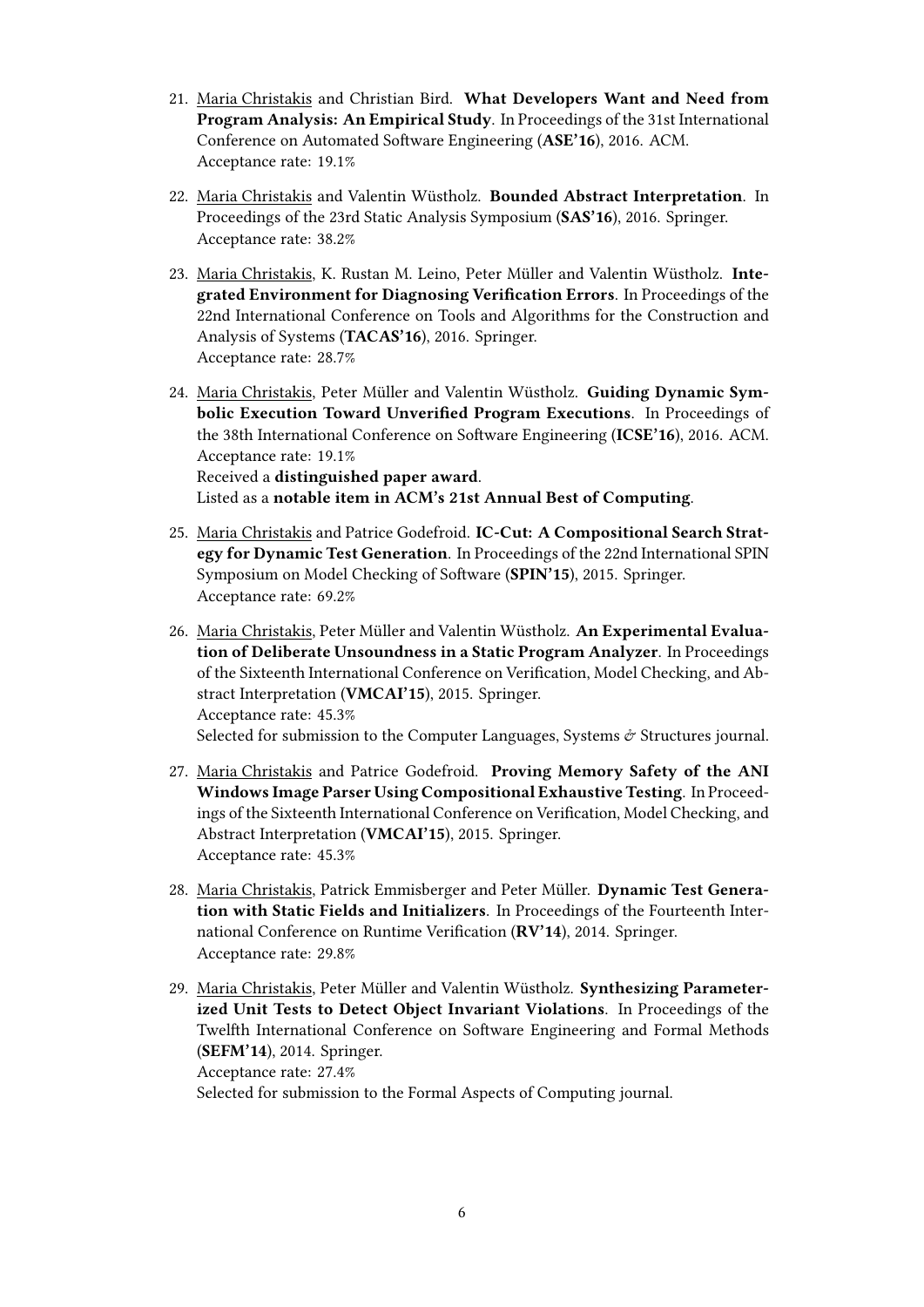- 30. Maria Christakis, K. Rustan M. Leino and Wolfram Schulte. **Formalizing and Verifying a Modern Build Language**. In Proceedings of the Nineteenth International Symposium on Formal Methods (**FM'14**), 2014. Springer. Acceptance rate: 43.8%
- 31. Maria Christakis, Alkis Gotovos and Konstantinos Sagonas. **Systematic Testing for Detecting Concurrency Errors in Erlang Programs**. In Proceedings of the Sixth International Conference on Software Testing, Verification and Validation (**ICST'13**), 2013. IEEE.

Acceptance rate: 25.0%

- 32. Maria Christakis, Peter Müller and Valentin Wüstholz. **Collaborative Verification and Testing with Explicit Assumptions**. In Proceedings of the Eighteenth International Symposium on Formal Methods (**FM'12**), 2012. Springer. Acceptance rate: 26.5%
- 33. Maria Christakis and Konstantinos Sagonas. **Detection of Asynchronous Message Passing Errors Using Static Analysis**. In Proceedings of the Thirteenth International Symposium on Practical Aspects of Declarative Languages (**PADL'11**), 2011. Springer. Acceptance rate: 45.0%
- 34. Maria Christakis and Konstantinos Sagonas. **Static Detection of Race Conditions in Erlang**. In Proceedings of the Twelfth International Symposium on Practical Aspects of Declarative Languages (**PADL'10**), 2010. Springer.

Acceptance rate: 37.9%

### Workshop Papers

- 1. Hasan Ferit Eniser, Timo P. Gros, Valentin Wüstholz, Jörg Hoffmann and Maria Christakis. **Metamorphic Relations via Relaxations: An Approach to Obtain Oracles for Action-Policy Testing**. Presented at the First International Workshop on Reliable Data-Driven Planning and Scheduling (**RDDPS'22**), 2022.
- 2. Christel Baier, Maria Christakis, Timo P. Gros, David Groß, Stefan Gumhold, Holger Hermanns, Jörg Hoffmann and Michaela Klauck. **Lab Conditions for Research on Explainable Automated Decisions**. In Proceedings of the First International Workshop on the Scientific Foundations of Trustworthy AI - Integrating Learning, Optimisation and Reasoning (**TAILOR'20**), 2020. Springer.
- 3. Alkis Gotovos, Maria Christakis and Konstantinos Sagonas. **Test-Driven Development of Concurrent Programs Using Concuerror**. In Proceedings of the Tenth Erlang Workshop (**ERLANG'11**), 2011. ACM.

#### Invited Papers

- 1. Maria Christakis. **On Narrowing the Gap between Verification and Systematic Testing**. In it - Information Technology, 2017. de Gruyter.
- 2. Maria Christakis. **Brückenschlag zwischen Verifikation und Systematischem Testen**. In Ausgezeichnete Informatikdissertationen 2015 (GIDISS'15), 2015. GI.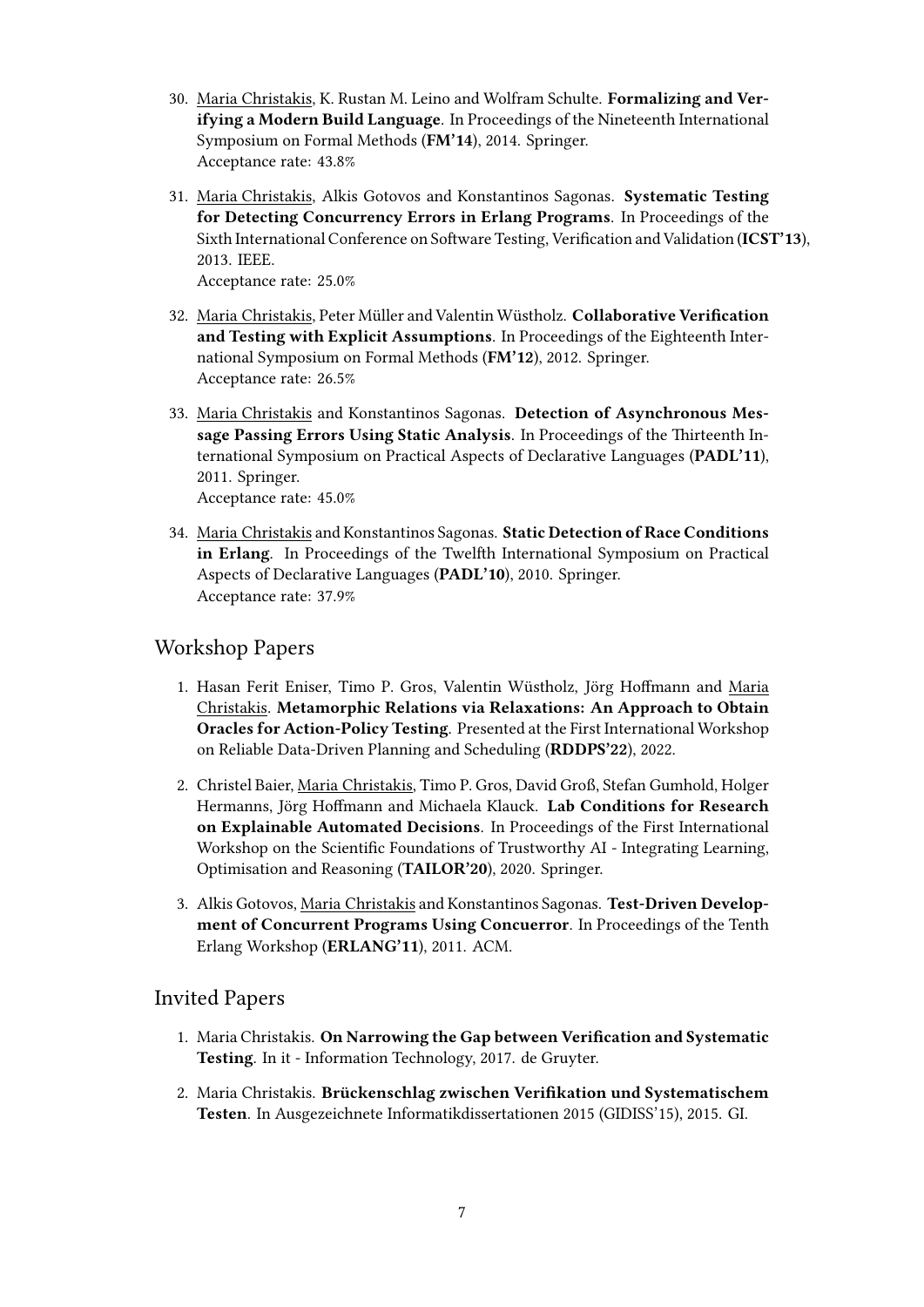#### Technical Reports

- 1. Maria Christakis, Hasan Ferit Eniser, Jörg Hoffmann, Adish Singla and Valentin Wüstholz. **Specifying and Testing** *k***-Safety Properties for Machine-Learning Models**. CoRR abs/2206.06054, 2022.
- 2. Scott Wesley, Maria Christakis, Jorge A. Navas, Richard Trefler, Valentin Wüstholz and Arie Gurfinkel. **Compositional Verification of Smart Contracts Through Communication Abstraction (Extended)**. CoRR abs/2107.08583, 2021.
- 3. Muhammad Numair Mansur, Benjamin Mariano, Maria Christakis, Jorge A. Navas and Valentin Wüstholz. **Automatically Tailoring Static Analysis to Custom Usage Scenarios**. CoRR abs/2009.13860, 2020.
- 4. Umair Z. Ahmed, Maria Christakis, Aleksandr Efremov, Nigel Fernandez, Ahana Ghosh, Abhik Roychoudhury and Adish Singla. **Synthesizing Tasks for Block-Based Programming**. CoRR abs/2006.16913, 2020.
- 5. Muhammad Numair Mansur, Maria Christakis, Valentin Wüstholz and Fuyuan Zhang. **Detecting Critical Bugs in SMT Solvers Using Blackbox Mutational Fuzzing**. CoRR abs/2004.05934, 2020.
- 6. Hasan Ferit Eniser, Maria Christakis and Valentin Wüstholz. **RAID: Randomized Adversarial-Input Detection for Neural Networks**. CoRR abs/2002.02776, 2020.
- 7. Caterina Urban, Maria Christakis, Valentin Wüstholz and Fuyuan Zhang. **Perfectly Parallel Fairness Certification of Neural Networks**. CoRR abs/1912.02499, 2019.
- 8. Fuyuan Zhang, Sankalan Pal Chowdhury and Maria Christakis. **DeepSearch: Simple and Effective Blackbox Fuzzing of Deep Neural Networks**. CoRR abs/1910.06296, 2019.
- 9. Valentin Wüstholz and Maria Christakis. **Targeted Greybox Fuzzing with Static Lookahead Analysis**. CoRR abs/1905.07147, 2019.
- 10. Valentin Wüstholz and Maria Christakis. **Harvey: A Greybox Fuzzer for Smart Contracts**. CoRR abs/1905.06944, 2019.
- 11. Christian Klinger, Maria Christakis and Valentin Wüstholz. **Differentially Testing Soundness and Precision of Program Analyzers**. CoRR abs/1812.05033, 2018.
- 12. Valentin Wüstholz and Maria Christakis. **Learning Inputs in Greybox Fuzzing**. CoRR abs/1807.07875, 2018.
- 13. Florentin Guth, Valentin Wüstholz, Maria Christakis and Peter Müller. **Specification Mining for Smart Contracts with Automatic Abstraction Tuning**. CoRR abs/1807.07822, 2018.
- 14. Kostas Ferles, Valentin Wüstholz, Maria Christakis and Isil Dillig. **Failure-Directed Program Trimming (Extended Version)**. CoRR abs/1706.04468, 2017.
- 15. Maria Christakis, Patrick Emmisberger, Patrice Godefroid and Peter Müller. **A General Framework for Dynamic Stub Injection**. MSR–TR–2016–35, 2016. Microsoft Research.
- 16. Maria Christakis, Peter Müller and Valentin Wüstholz. **Guiding Dynamic Symbolic Execution Toward Unverified Program Executions**. 2015. ETH Zurich.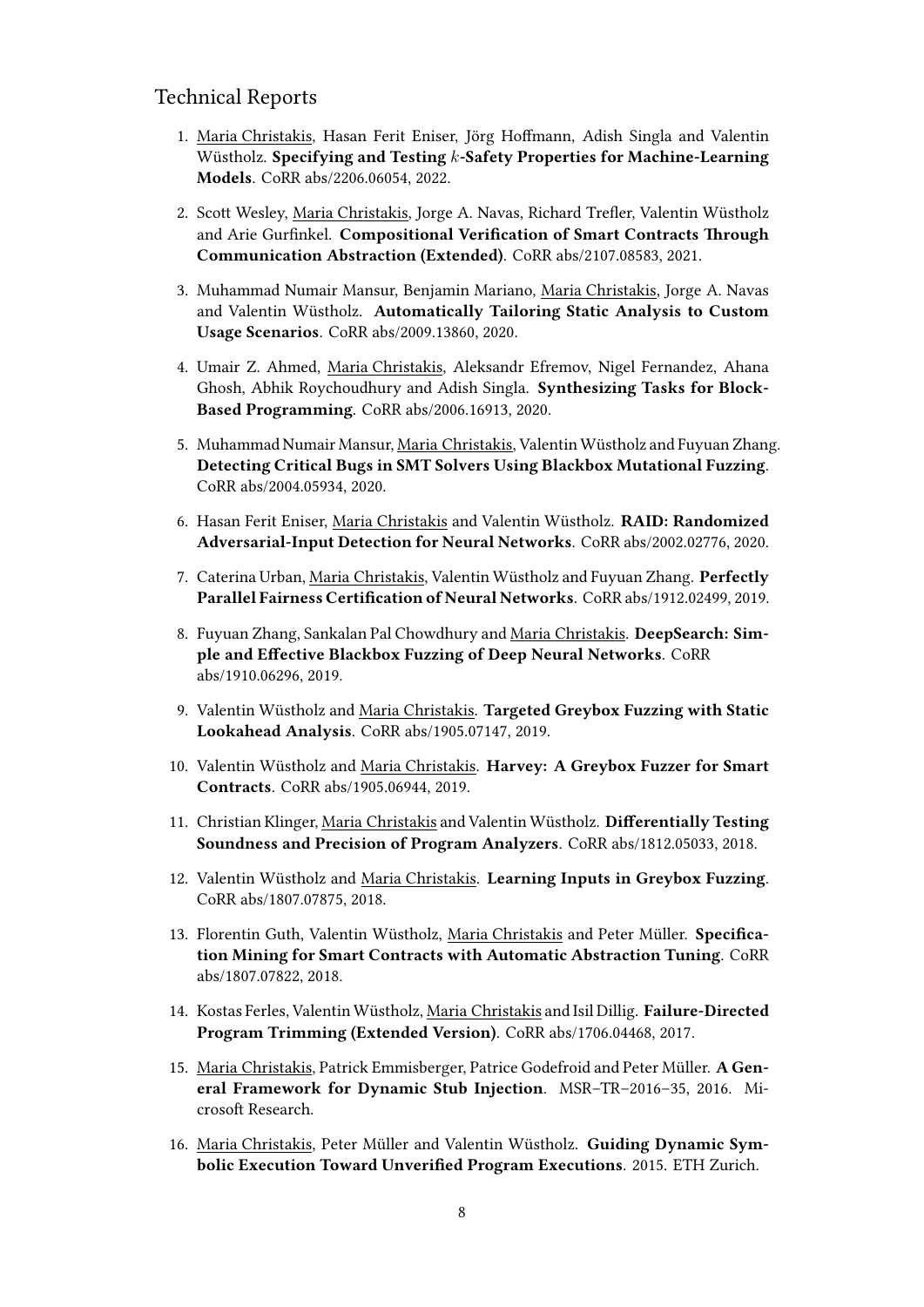- 17. Maria Christakis and Patrice Godefroid. **IC-Cut: A Compositional Search Strategy for Dynamic Test Generation**. MSR–TR–2015–10, 2015. Microsoft Research.
- 18. Maria Christakis, Peter Müller and Valentin Wüstholz. **An Experimental Evaluation of Deliberate Unsoundness in a Static Program Analyzer**. 2014. ETH Zurich.
- 19. Maria Christakis and Patrice Godefroid. **Proving Memory Safety of the ANI Windows Image Parser Using Compositional Exhaustive Testing**. MSR–TR– 2013–120, 2013. Microsoft Research.
- 20. Maria Christakis and Konstantinos Sagonas. **Static Detection of Deadlocks in Erlang**. In Draft Proceedings of the Twelfth International Symposium on Trends in Functional Programming (TFP'11), 2011. Department of Computer Systems and Computing, Universidad Complutense de Madrid.

#### Theses

- 1. Maria Christakis. **Narrowing the Gap between Verification and Systematic Testing**. Ph.D. thesis advised by Peter Müller. Department of Computer Science, ETH Zurich, Switzerland, June 2015.
- 2. Maria Christakis. **Race Condition Detection in Concurrent Erlang Applications Using Static Analysis**. Diploma thesis advised by Konstantinos Sagonas. Department of Electrical and Computer Engineering, National Technical University of Athens, Greece, September 2009.

### Research Internships

| SUMMER 2014 Microsoft Research Redmond,                 |
|---------------------------------------------------------|
| Washington, USA                                         |
| Mentor : Patrice Godefroid                              |
| SUMMER 2013 Microsoft Research Redmond,                 |
| Washington, USA                                         |
| <i>Mentors</i> : K. Rustan M. Leino and Wolfram Schulte |
| SPRING 2013 Microsoft Research Redmond,                 |
| Washington, USA                                         |
| <i>Mentor</i> : Patrice Godefroid                       |

### Summer Schools

- Jun 2012 SAT/SMT Summer School, Trento, Italy
- Aug 2011 "Tools for Analysis and Verification of Software Safety and Security" Summer School Marktoberdorf, Bayrischzell, Germany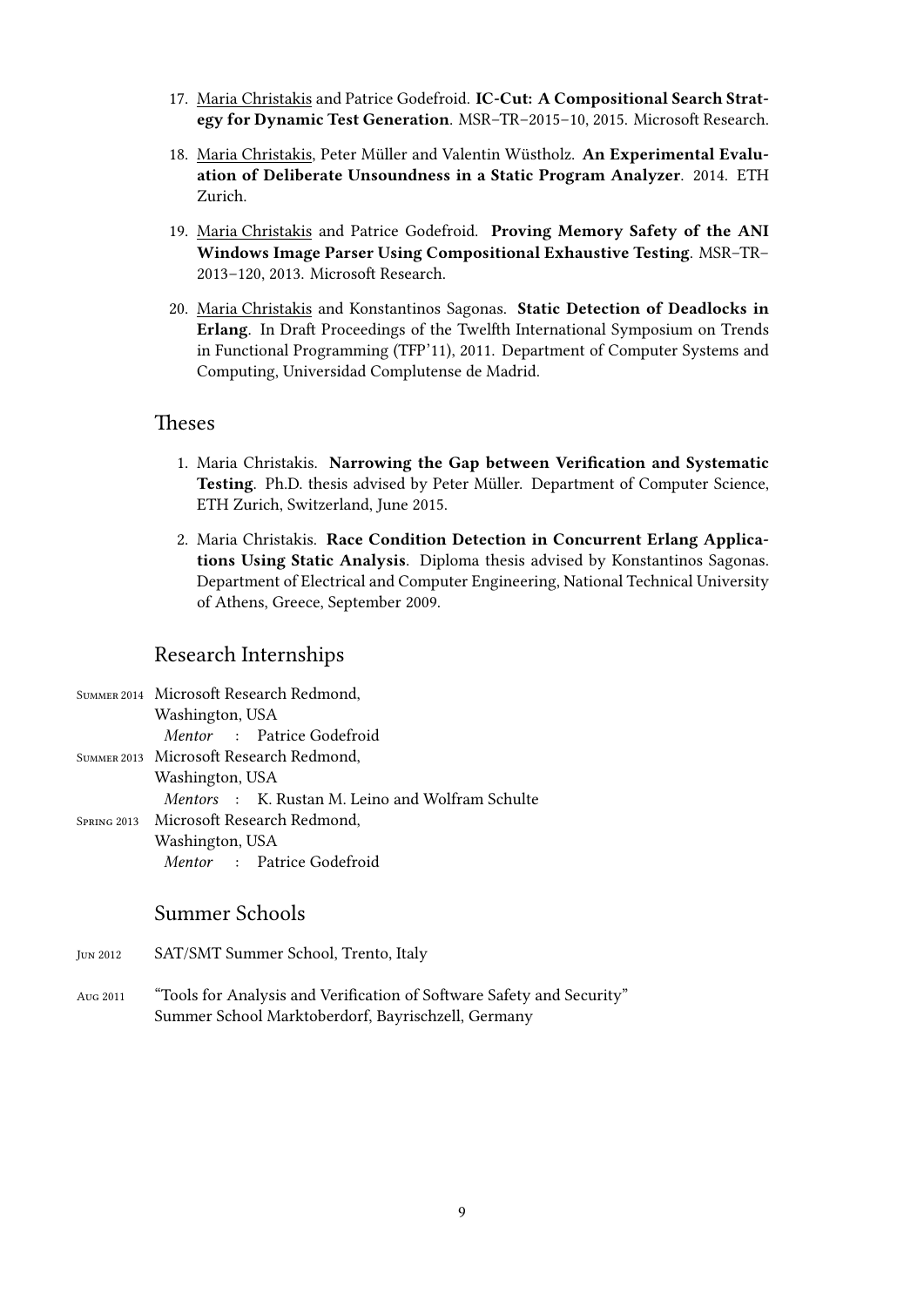# Service

| Organizer<br>$\pm$         |                      | Dagstuhl Seminar on "Software Bug Detection: Challenges and Synergies" (2023), |
|----------------------------|----------------------|--------------------------------------------------------------------------------|
|                            |                      | Dagstuhl Seminar on "Rigorous Methods for Smart Contracts" (2021),             |
|                            |                      | Dagstuhl Seminar on "Ensuring the Reliability and Robustness of                |
|                            |                      | Database Management Systems" (2021),                                           |
|                            |                      | DATE'21 session on "Perspicuous Computing"                                     |
|                            |                      | (Co-)Chair : ECOOP/ISSTA'21 Workshops, VSTTE'20, ECOOP'19 Artifact Evaluation, |
|                            |                      | PLDI'19 Student Research Competition, ECOOP'18 Artifact Evaluation,            |
|                            |                      | PLDI'18 Student Research Competition                                           |
|                            |                      | Steering Committee member : DeFi Security Summit'22                            |
| Program Committee member : |                      | ESEC/FSE'22, ICSE'22, ICSE'21, CAV'20, ISSTA'20,                               |
|                            |                      | FASE'20, FMBC'19, ASE'19, ISSTA'19, ICSE'19, TACAS'19,                         |
|                            |                      | ACM Student Research Competition'18, iFM'18, OOPSLA'18,                        |
|                            |                      | VMCAI'18, SAS'17, ECOOP'17, PrePost'16,                                        |
|                            |                      | ESEC/FSE'15 Artifact Evaluation                                                |
|                            |                      | External Review Committee member : PLDI'18, PLDI'17                            |
| Journal reviewer           | $\pm$ .              | IEEE TSE (on the Review Board since 2020),                                     |
|                            |                      | ACM TOSEM (on the Board of Distinguished Reviewers since 2019),                |
|                            |                      | IEEE Software (2016), Systems and Software (2016), JLAMP (2014),               |
|                            |                      | TSE (2013, 2019), STTT (2013)                                                  |
| Panel member               | $\ddot{\phantom{a}}$ | "A View from the Trenches (from Junior and Mid-Career Faculty Members)"        |
|                            | $\ddot{\cdot}$       | at the New Faculty Symposium of ICSE'22                                        |
| External reviewer          | $\ddot{\cdot}$       | ISSTA'18, TAP'16, TACAS'16, VMCAI'16, FM'15, WFLP'14, FLOPS'14,                |
|                            |                      | OOPSLA'13, PADL'11, DAMP'10                                                    |
| <i>Thesis reviewer</i>     | $\ddot{\cdot}$       | Master's thesis by A. Leid (Stellenbosch University, South Africa, 2020)       |
| Student volunteer          | $\ddot{\cdot}$       | Software Correctness and Reliability Workshop at ETH Zurich (2014),            |
|                            |                      | ICSE'12                                                                        |

# Teaching Experience

| FALL 2020        | Lecturer in "Program Analysis",<br>Department of Computer Science,      |
|------------------|-------------------------------------------------------------------------|
|                  | Technical University of Kaiserslautern, Germany                         |
| SPRING 2020      | Lecturer in "Machine Learning and Formal Methods",                      |
|                  | Department of Computer Science,                                         |
|                  | Saarland University, Germany                                            |
| FALL 2019        | Lecturer in "Research Topics in Software Reliability",                  |
|                  | Department of Computer Science,                                         |
|                  | Technical University of Kaiserslautern, Germany                         |
| <b>FALL 2019</b> | Lecturer in "Program Analysis",                                         |
|                  | Department of Computer Science,                                         |
|                  | Technical University of Kaiserslautern, Germany                         |
| <b>FALL 2018</b> | Lecturer in "Program Analysis",                                         |
|                  | Department of Computer Science,                                         |
|                  | Technical University of Kaiserslautern and Saarland University, Germany |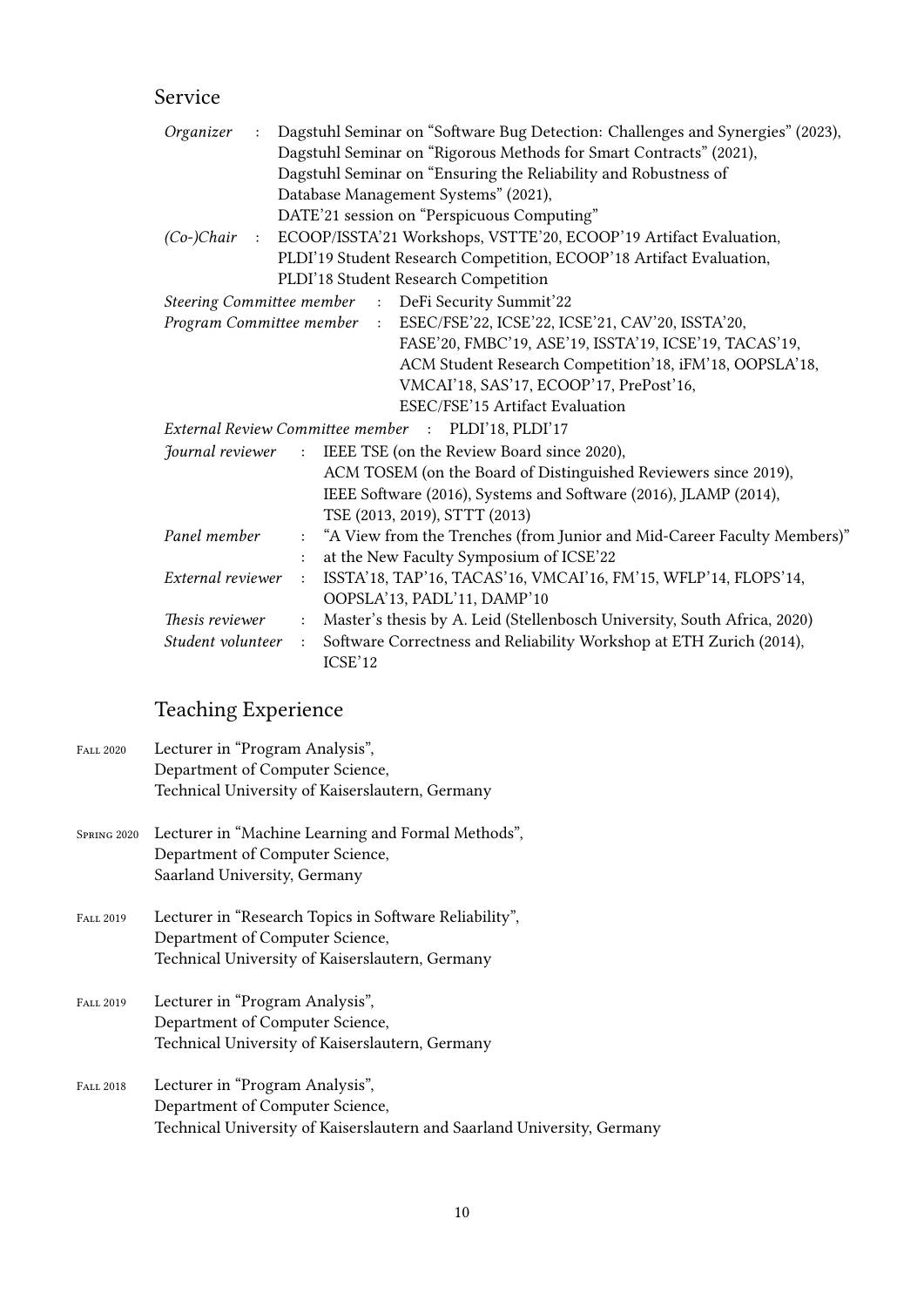|                  | SUMMER 2018 Lecturer in "Static Program Analysis Meets Test Case Generation",<br>Cornell, Maryland, Max Planck Pre-Doctoral Research School (CMMRS) 2018,<br>MPI-SWS, Germany                                         |
|------------------|-----------------------------------------------------------------------------------------------------------------------------------------------------------------------------------------------------------------------|
| SPRING 2017      | Lecturer in "Programming for University Study" (International Foundation Programme),<br>School of Computing,<br>University of Kent, England                                                                           |
| 2011-2014        | Teaching assistant in "Computer Science for Mathematicians and Physicists",<br>Department of Computer Science,<br>ETH Zurich, Switzerland<br>Lecturers : Bernd Gärtner, Juraj Hromkovic                               |
| <b>FALL 2014</b> | Teaching assistant in "Software Engineering",<br>Department of Computer Science,<br>ETH Zurich, Switzerland<br>Lecturer : Peter Müller                                                                                |
| SPRING 2014      | Teaching assistant in "Software Architecture and Engineering",<br>Department of Computer Science,<br>ETH Zurich, Switzerland<br>Lecturers : Peter Müller, Martin Vechev                                               |
| 2012-2013        | Head teaching assistant in the industry course "Quality Assurance in .NET with Code<br>Contracts",<br>Department of Computer Science,<br>ETH Zurich, Switzerland<br>Lecturer : Peter Müller                           |
| SPRING 2012      | Head teaching assistant in "Software Architecture and Engineering",<br>Department of Computer Science,<br>ETH Zurich, Switzerland<br>Lecturer : Peter Müller                                                          |
| SPRING 2012      | Teaching assistant in "Research Topics in Software Engineering",<br>Department of Computer Science,<br>ETH Zurich, Switzerland<br>Lecturers: Peter Müller, Martin Vechev                                              |
| <b>FALL 2011</b> | Teaching assistant in "Software and Security Testing",<br>Department of Computer Science,<br>ETH Zurich, Switzerland<br>Lecturers : David Basin, Peter Müller                                                         |
| 2009-2011        | Teaching assistant in "Programming Languages I",<br>Department of Electrical and Computer Engineering,<br>National Technical University of Athens, Greece<br>Nikolaos Papaspyrou, Konstantinos Sagonas<br>Lecturers : |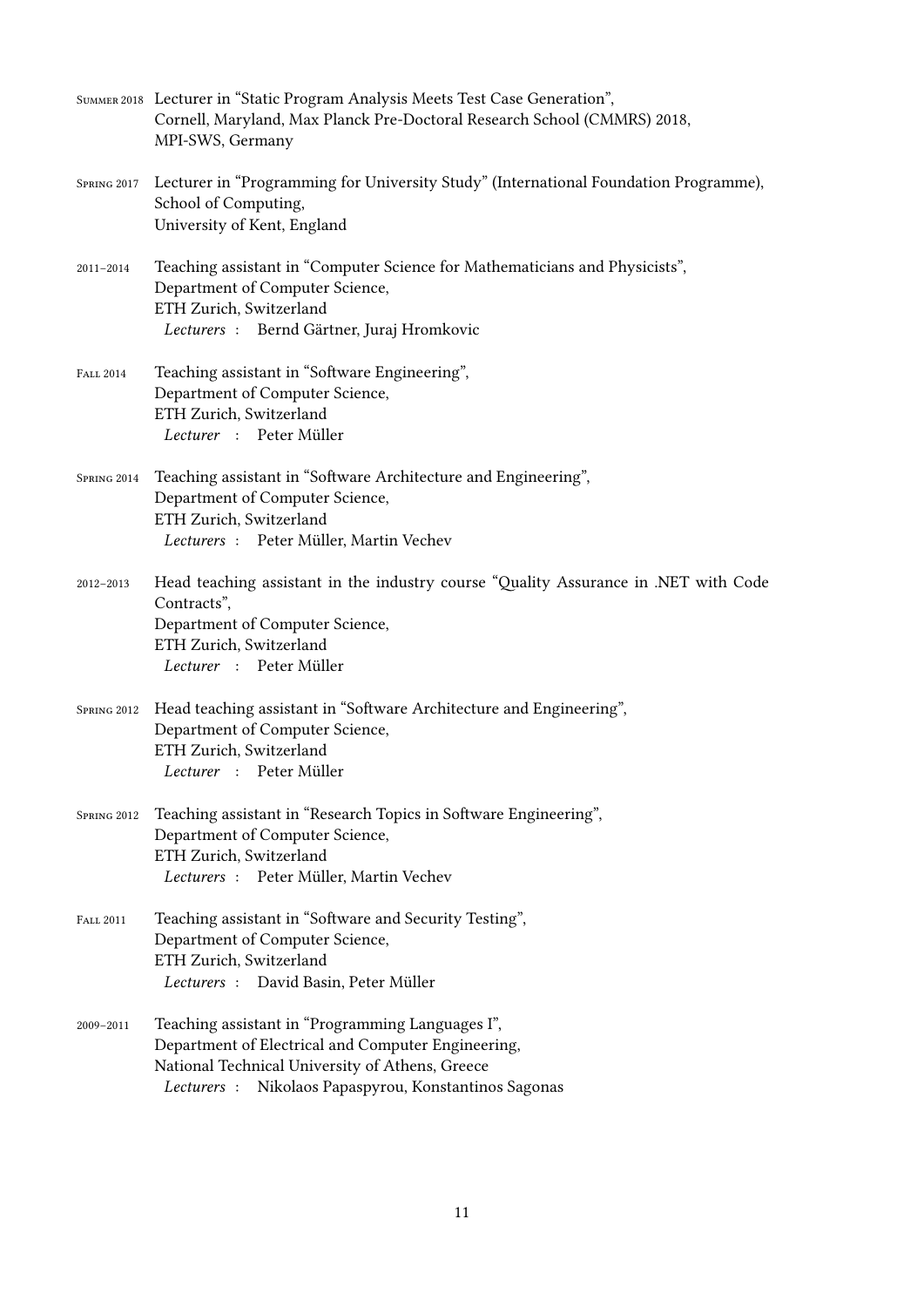| 2009-2011 | Teaching assistant in "Computer Programming",<br>Department of Electrical and Computer Engineering,<br>National Technical University of Athens, Greece<br>Stathis Zachos, Nikolaos Papaspyrou, Dimitris Fotakis<br>Lecturers : |
|-----------|--------------------------------------------------------------------------------------------------------------------------------------------------------------------------------------------------------------------------------|
|           | Advisees                                                                                                                                                                                                                       |
| $2019-$   | Hasan Ferit Eniser<br>PhD<br>MPI-SWS, Germany                                                                                                                                                                                  |
| $2018-$   | Numair Mansur<br>PhD<br>MPI-SWS, Germany                                                                                                                                                                                       |
| $2020 -$  | Jiradet Ounjai<br>Internship<br>MPI-SWS, Germany                                                                                                                                                                               |
| 2022      | Sofia Barkatsa<br>Internship<br>MPI-SWS, Germany                                                                                                                                                                               |
| 2021      | Andreea Buterchi<br><b>Metamorphic Testing of Machine-Learning Models</b><br>Internship<br>MPI-SWS, Germany                                                                                                                    |
| 2020-2021 | Yugesh Kothari<br><b>Automated Safety Verification of Programs Invoking Neural Networks</b><br>Internship<br>MPI-SWS, Germany                                                                                                  |
| 2019-2021 | Fuyuan Zhang<br>Postdoc<br>MPI-SWS, Germany                                                                                                                                                                                    |
| 2019-2020 | Sankalan Pal Chowdhury<br>Testing the Robustness of Machine-Learning Software<br>Internship<br>MPI-SWS, Germany                                                                                                                |
| 2019-2021 | Xuan Xie<br><b>Integrating Dynamic Symbolic Execution into Greybox Fuzzing</b><br>PhD preparatory phase<br>MPI-SWS, Germany                                                                                                    |
| 2020      | Jiradet Ounjai<br>Potential Coverage Analysis for Coverage-Guided Greybox Fuzz Testing<br>Master's thesis<br>MPI-SWS, Germany                                                                                                  |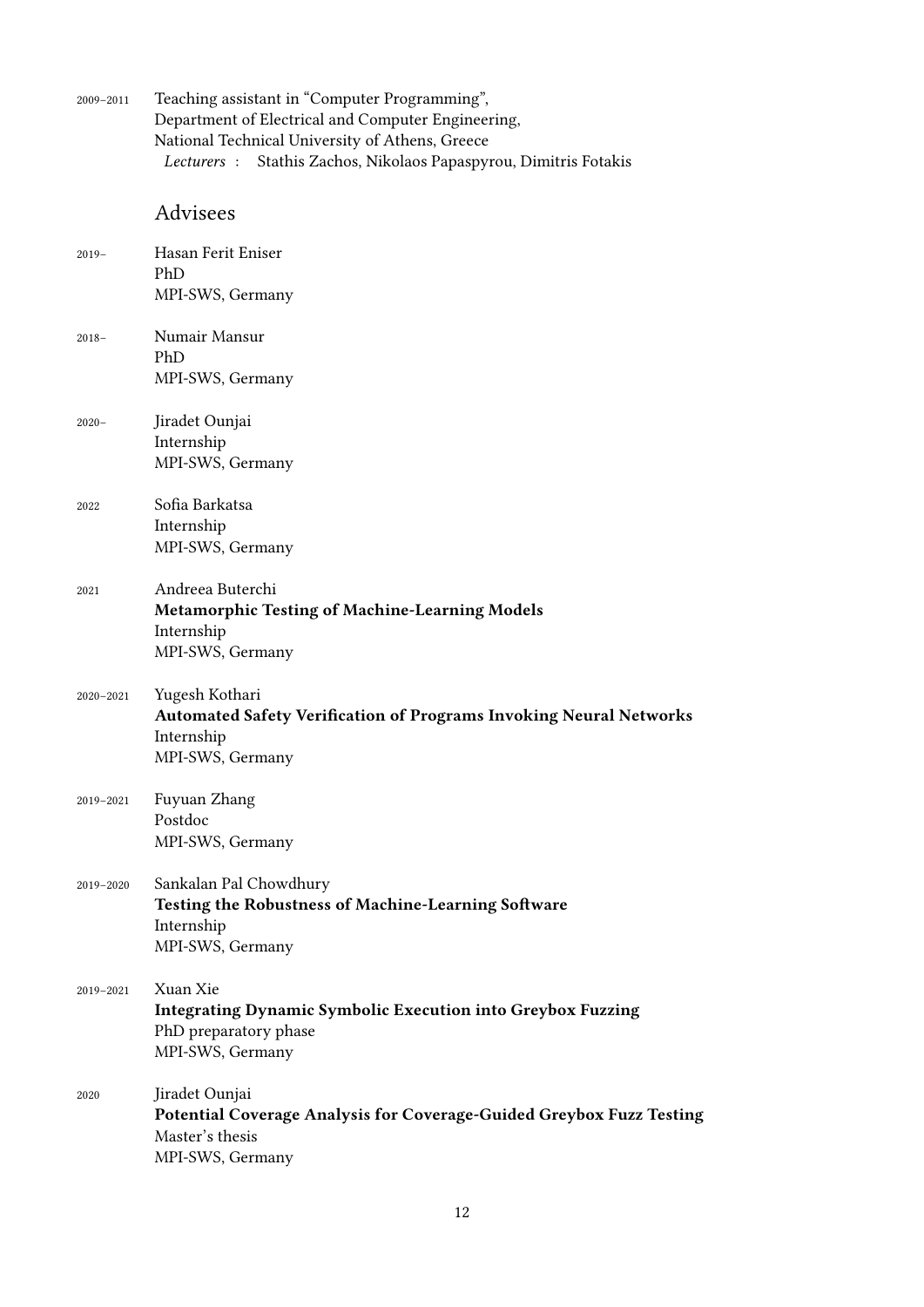| 2020 | Parv Mor<br><b>Combining Bounded Model Checking with Abstract Interpretation</b><br>Internship<br>MPI-SWS, Germany                                          |
|------|-------------------------------------------------------------------------------------------------------------------------------------------------------------|
| 2019 | Ben Mariano<br><b>Automatically Tailoring Abstract Interpretation to Custom Usage Scenarios</b><br>Internship<br>MPI-SWS, Germany                           |
| 2019 | Adam Geller<br><b>Integrating Dynamic Symbolic Execution into Greybox Fuzzing</b><br>Internship<br>MPI-SWS, Germany                                         |
| 2019 | Ahmed Anwar<br><b>Testing SMT Solvers</b><br>Internship<br>MPI-SWS, Germany                                                                                 |
| 2018 | Praveen Kulkarni<br><b>Automatically Balancing Precision and Performance in Abstract Interpretation</b><br>Internship<br>MPI-SWS, Germany                   |
| 2018 | Christos Vrachas<br><b>Combining Bounded Model Checking with Abstract Interpretation</b><br>Internship<br>MPI-SWS, Germany                                  |
| 2018 | Abel Nieto<br>Targeted Greybox Fuzzing with Static Lookahead Analysis<br>Internship<br>MPI-SWS, Germany                                                     |
| 2018 | Tobias Zimmermann<br>Applying Backwards Abstract Interpretation to<br><b>Binary Classification Neural Networks</b><br>Bachelor's thesis<br>MPI-SWS, Germany |
| 2018 | Christian Klinger<br><b>Automatically Finding Differences in Soundness and Precision</b><br>of Program Analyzers<br>Master's thesis<br>MPI-SWS, Germany     |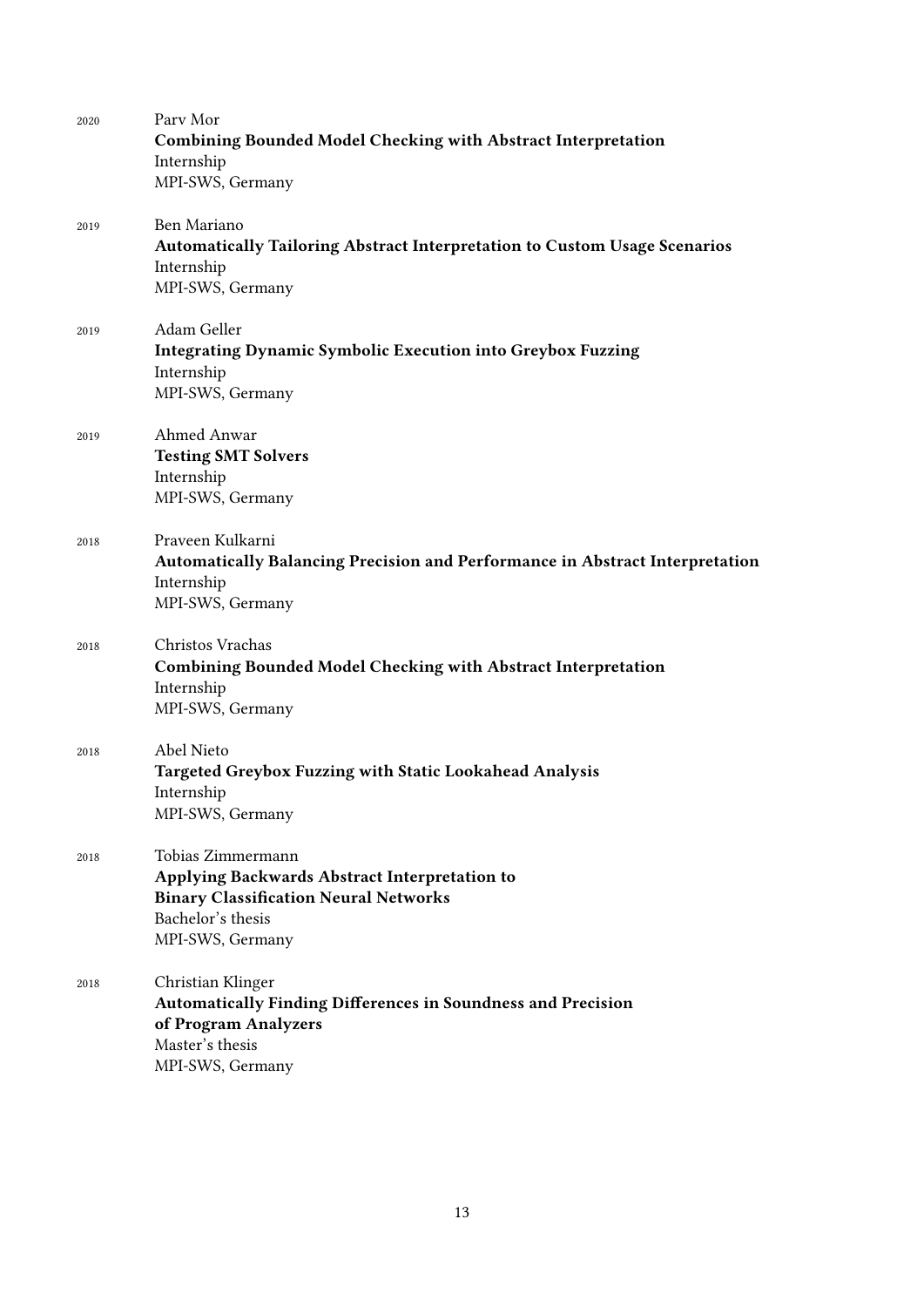| 2017 | Malte Schledjewski                                                       |
|------|--------------------------------------------------------------------------|
|      | <b>Diffing Program Analyzers</b>                                         |
|      | Research immersion lab                                                   |
|      | MPI-SWS, Germany                                                         |
| 2016 | <b>Austin Henley</b>                                                     |
|      | <b>Augmenting Code Reviews with Static Analysis Warnings to</b>          |
|      | <b>Improve Code and Enhance Collaboration</b>                            |
|      | Internship                                                               |
|      | Microsoft Research Redmond,                                              |
|      | Washington, USA                                                          |
| 2016 | Kostas Ferles                                                            |
|      | <b>Failure-Directed Program Trimming</b>                                 |
|      | Internship                                                               |
|      | Microsoft Research Redmond,                                              |
|      | Washington, USA                                                          |
| 2016 | Patrick Emmisberger                                                      |
|      | <b>Testing Program Robustness Against Deviant Behavior</b>               |
|      | Master's thesis (during an internship at Microsoft Research Redmond)     |
|      | Department of Computer Science,                                          |
|      | ETH Zurich, Switzerland                                                  |
|      | Received the ETH Medal for an outstanding Master's thesis                |
| 2015 | Patrick Emmisberger                                                      |
|      | <b>Integrating Dynamic Test Generation with Sound Verification</b>       |
|      | Research in Computer Science                                             |
|      | Department of Computer Science,                                          |
|      | ETH Zurich, Switzerland                                                  |
| 2014 | David Rohr                                                               |
|      | Fixing Violated Object Invariants and Testing Inferred Object Invariants |
|      | Research in Computer Science                                             |
|      | Department of Computer Science,                                          |
|      | ETH Zurich, Switzerland                                                  |
| 2013 | Patrick Spettel                                                          |
|      | Delfy: Dynamic Test Generation for Dafny                                 |
|      | Master's thesis                                                          |
|      | Department of Computer Science,                                          |
|      | ETH Zurich, Switzerland                                                  |
| 2013 | Patrick Emmisberger                                                      |
|      | <b>Dynamic Test Generation with Static Fields and Initializers</b>       |
|      | Bachelor's thesis                                                        |
|      | Department of Computer Science,                                          |
|      | ETH Zurich, Switzerland                                                  |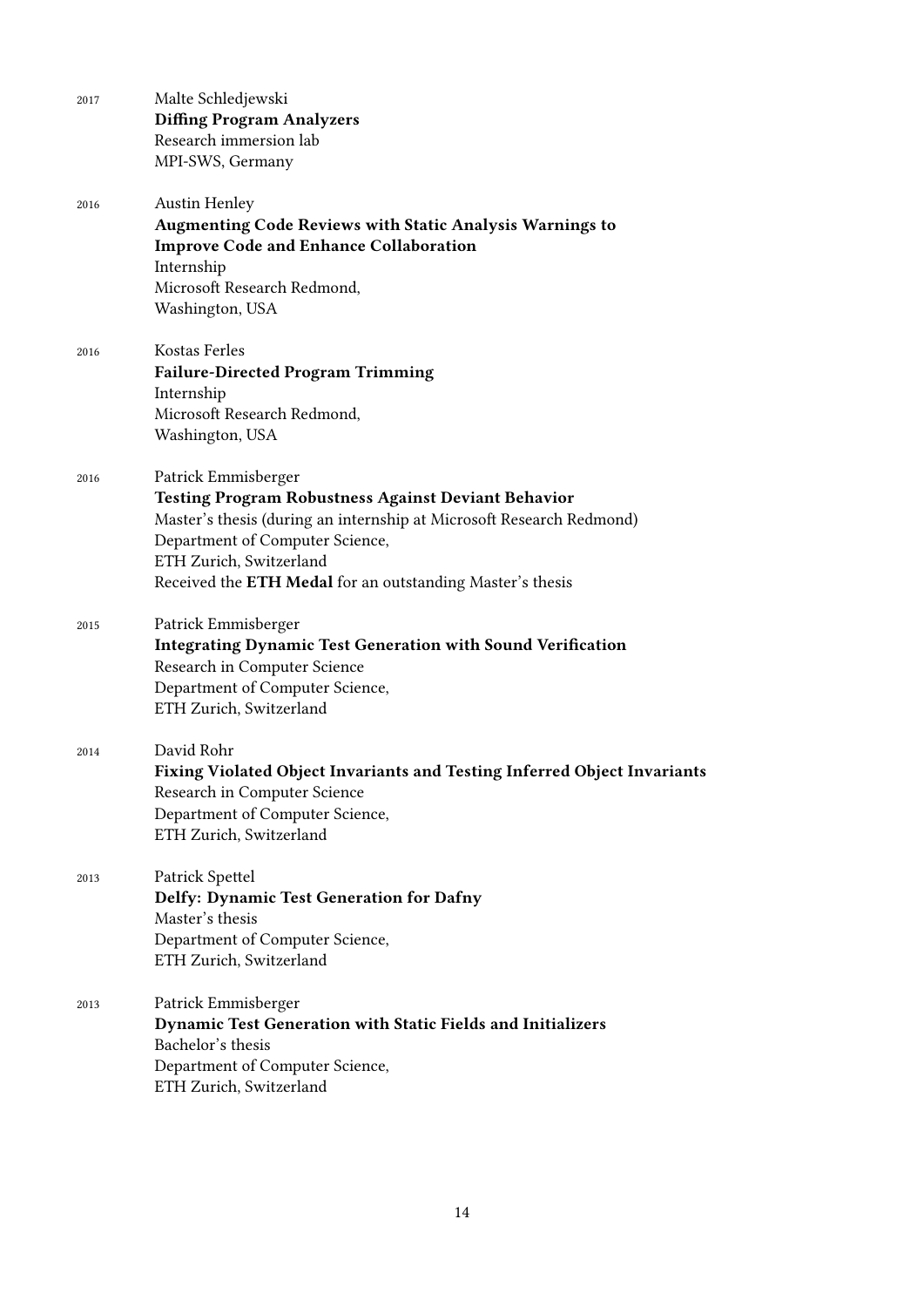2013 Timon Gehr

**Synthesizing Method Sequences to Detect Object Invariant Violations** Bachelor's thesis Department of Computer Science, ETH Zurich, Switzerland

### 2011 Alkis Gotovos

**Dynamic Systematic Testing of Concurrent Erlang Programs** Diploma thesis Department of Electrical and Computer Engineering, National Technical University of Athens, Greece

# Invited Talks

- 1. 65th IFIP WG2.4 (Online) Meeting on Software Implementation Technology, November 2021.
- 2. Technical University of Vienna, Austria, September 2021.
- 3. IFIP WG2.2 Meeting on Formal Description of Programming Concepts, Münster, Germany, September 2021.
- 4. Technical University of Berlin, Germany, January 2021.
- 5. Cornell, Maryland, Max Planck Pre-Doctoral Research School (CMMRS) 2020, Saarbrücken, Germany, August 2020.
- 6. 62nd IFIP WG2.4 Meeting on Software Implementation Technology, Port Elizabeth, South Africa, January 2020.
- 7. "Fuzzing and Symbolic Execution: Reflections, Challenges, and Opportunities", NII Shonan Meeting, Kanagawa, Japan, September 2019.
- 8. "Bringing CP, SAT and SMT Together: Next Challenges in Constraint Solving", Dagstuhl Seminar, Saarland, Germany, February 2019.
- 9. Imperial College London, UK, November 2018.
- 10. 60th IFIP WG2.4 Meeting on Software Implementation Technology, Dijon, France, July 2018.
- 11. Joint Lecture Series of MPI-INF, MPI-SWS, MMCI, and the Computer Science Department of Saarland University, Saarbrücken, Germany, July 2018.
- 12. 59th IFIP WG2.4 Meeting on Software Implementation Technology, Essex, Vermont, USA, October 2017.
- 13. New Faculty Symposium at ICSE'17, Buenos Aires, Argentina, May 2017.
- 14. Royal Holloway University of London, UK, March 2017.
- 15. Max Planck Institute for Software Systems, Germany, February 2017.
- 16. Aarhus University, Denmark, January 2017.
- 17. Queen Mary University of London, UK, January 2017.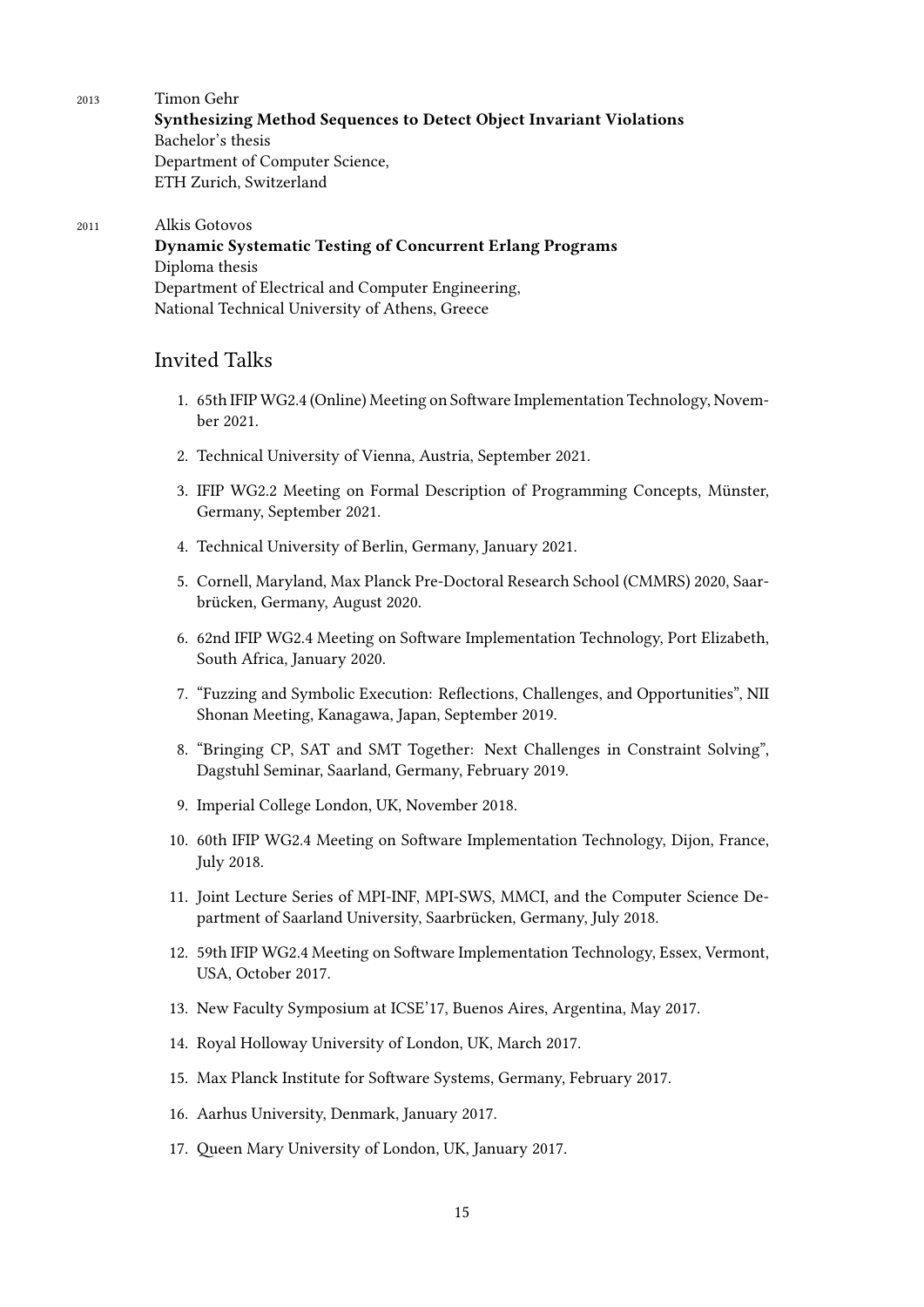- 18. University of Washington, Washington, USA, August 2016.
- 19. "Kolloquium zum GI Dissertationspreis 2015", Dagstuhl Seminar, Saarland, Germany, May 2016.
- 20. University of Kent, England, March 2016.
- 21. École Polytechnique Fédérale de Lausanne (EPFL), Switzerland, February 2015.
- 22. "Symbolic Execution and Constraint Solving", Dagstuhl Seminar, Saarland, Germany, October 2014.
- 23. Carnegie Mellon University, Pennsylvania, USA, September 2014.
- 24. University of Washington, Washington, USA, May 2013.
- 25. Programming Language Working Group, Microsoft Research Redmond, Washington, USA, April 2013.
- 26. Program Analysis Working Group, Microsoft Research Redmond, Washington, USA, March 2013.
- 27. Imperial College London, UK, February 2013.
- 28. Commissariat à l'Énergie Atomique (CEA), Paris, France, February 2013.
- 29. "Symbolic Methods in Testing", Dagstuhl Seminar, Saarland, Germany, January 2013.
- 30. Tenth Programming Language Seminar, National Technical University of Athens, Greece, December 2012.
- 31. Eighth Programming Language Seminar, National Technical University of Athens, Greece, December 2010.

#### Software

- *π***-fuzz**: A metamorphic-testing framework for action policies
- **SmartACE**: A compositional verifier for smart contracts
- **queryFuzz**: A metamorphic-testing framework for Datalog engines
- **Neuro-aware program analyzer**: A static analyzer for verifying system properties of programs invoking neural networks
- **tAIlor**: A framework for automatically tailoring an abstract interpreter to the code under analysis and any given resource constraints
- **Blossom**: A two-phase framework combining dynamic and static analyses for conditional floating-point verification
- **Task synthesizer for block-based programming**: A synthesis framework for generating new visual programming tasks along with their solution codes that are conceptually similar but visually dissimilar to an input task
- **LIBRA**: A static-analysis framework for certifying fairness of deep neural networks
- **STORM**: A blackbox mutational fuzzer for SMT solvers